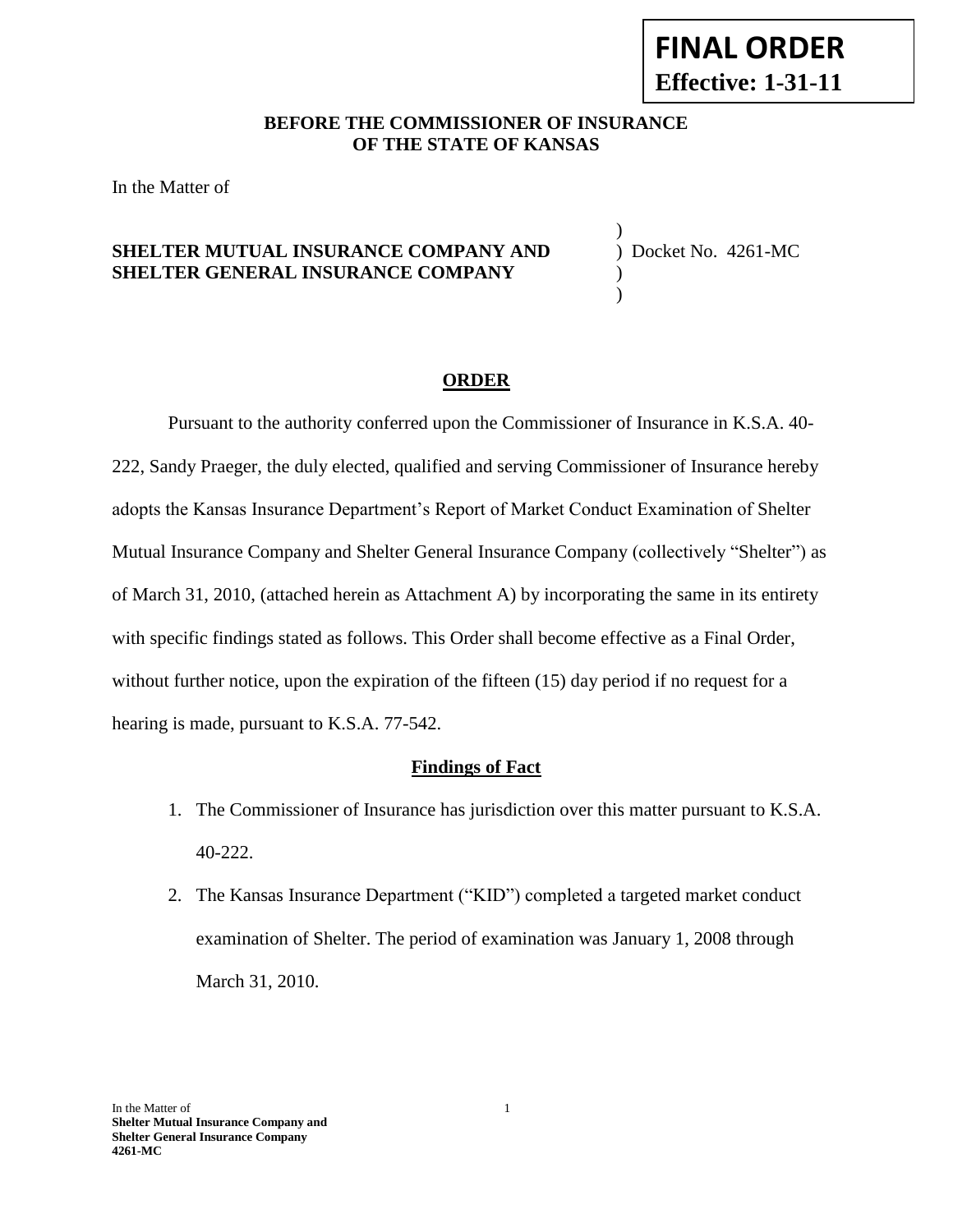- 3. On or about December 13, 2010 the Examiner-in-Charge provided Shelter with a draft of the Market Conduct Examination with request for Shelter' response in the form of written comments, additions, or acceptance.
- 4. Shelter responded with written comments regarding the draft report.
- 5. The Kansas Commissioner of Insurance has since fully reviewed said Kansas report which is attached herein as Attachment A.
- 6. Tests for Complaint Handling
	- a. Standard 3 reviews to ensure that the regulated entity takes adequate steps to finalize and dispose of the complaint in accordance with applicable statutes, rules and regulations, and contract language in accordance with section 6 of the NAIC Unfair Claim Settlement Practice Model Regulation as adopted by K.A.R. 40-1-34.
		- i. During the review of the complaints that were filed with KID, two complaints were found to be mishandled by Shelter. The first claim resulted from wrongfully denying a claim based upon the lapse of the five-year statute of limitations as Shelter had failed to originally deny the claim to begin tolling the statute of limitations. The second claim resulted from Shelter failing to total out a vehicle where damages were more than 75% of the retail value pursuant to KID Bulletin 2004-8.
		- ii. Shelter passed standard 3.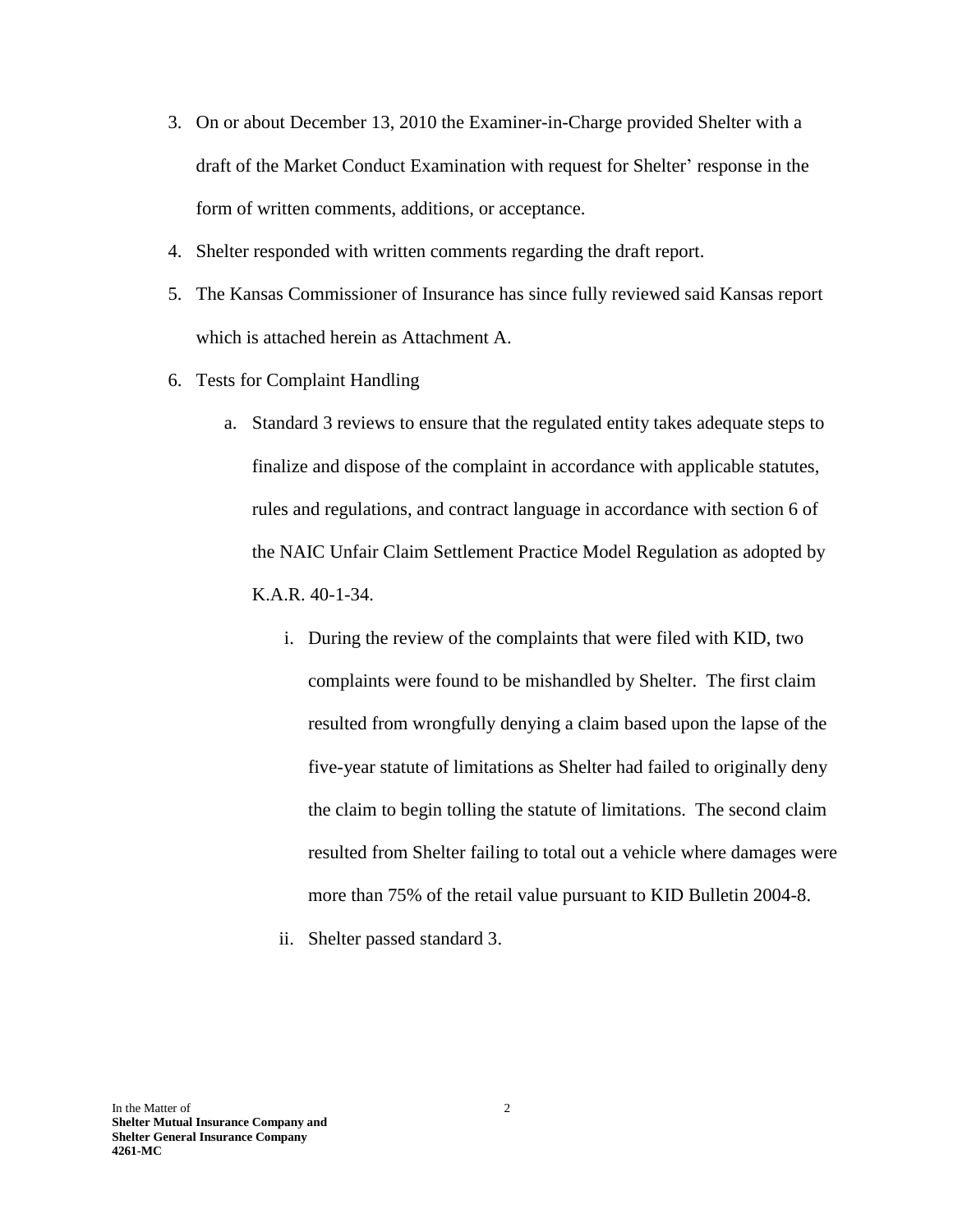## **Applicable Law**

K.S.A. 40-222 states, in pertinent part:

(a) Whenever the commissioner of insurance deems it necessary but at least once every five years, the commissioner may make, or direct to be made, a financial examination of any insurance company in the process of organization, or applying for admission or doing business in this state. In addition, at the commissioner's discretion the commissioner may make, or direct to be made, a market regulation examination of any insurance company doing business in this state.

K.S.A. 40-2404 provides that an unfair settlement practice includes :

(9)(f) not attempting in good faith to effectuate prompt, fair and equitable settlements of claims in which liability has become reasonably clear;

# **Conclusions of Law**

Based upon the Findings of Fact enumerated in Paragraphs #1 through #6 and the Applicable Law cited above,

### **IT IS, THEREFORE, ORDERED BY THE COMMISSIONER OF INSURANCE:**

1. The Commissioner of Insurance has jurisdiction over this matter pursuant to

K.S.A. 40-222.

- 2. The Kansas Insurance Department's ("KID") Report of Market Conduct Examination of Shelter as of March 31, 2010 is herein adopted in its entirety.
- 3. Shelter's failure to attempt to settle claims in good faith to effectuate prompt, fair and equitable settlements of claims in which liability has become reasonably clear constitutes violations of K.S.A. 40-2404(9)(f).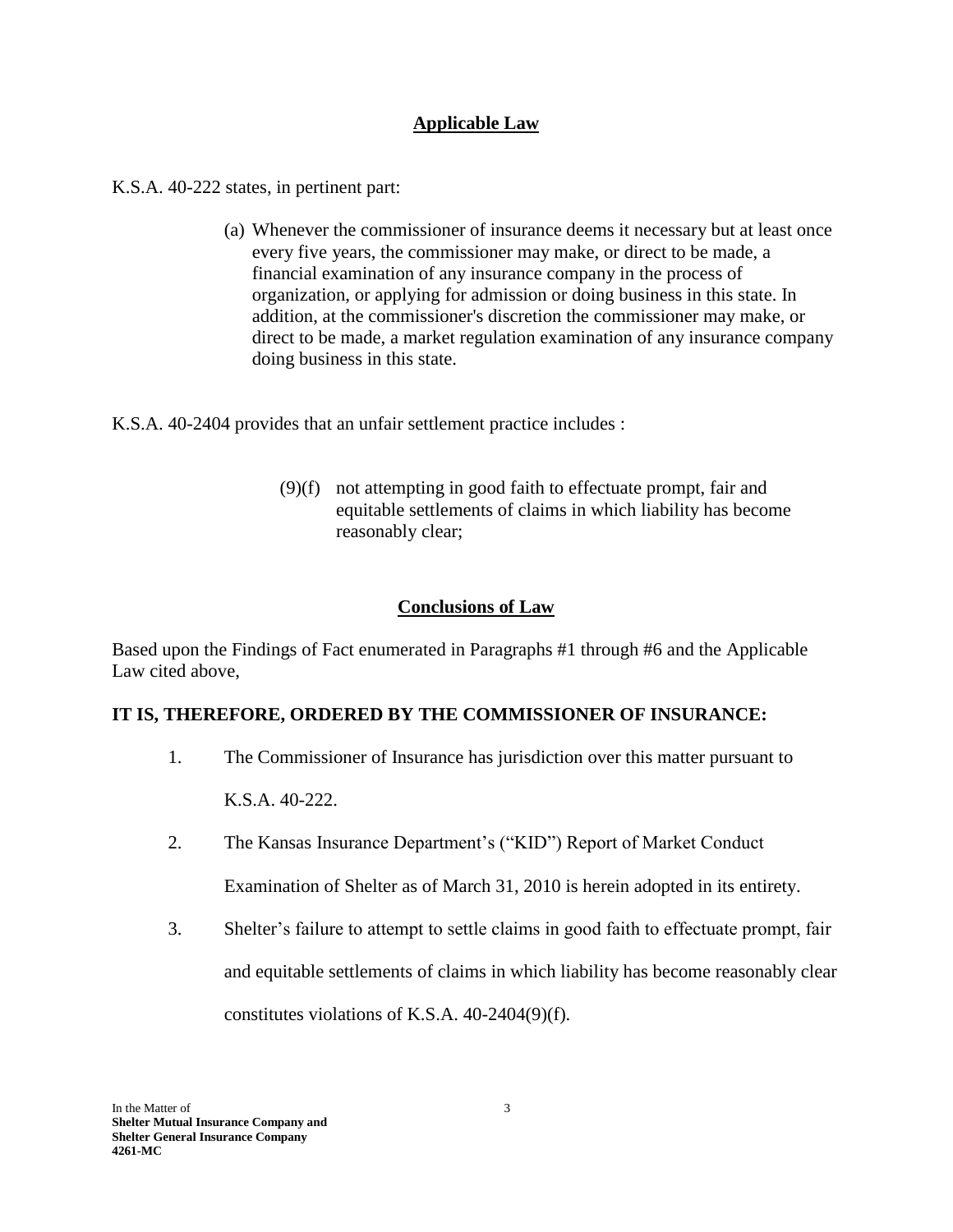4. Pursuant to K.S.A. 40-2,125(a)(1), Shelter shall pay a monetary penalty of Two Thousand Dollars and No Cents (\$2,000.00) for the above-stated violations of K.S.A. 40-2404(9)(f).

# **IT IS SO ORDERED THIS 12th DAY OF JANUARY, 2011, IN THE CITY OF TOPEKA, COUNTY OF SHAWNEE, STATE OF KANSAS.**



\_/s/ Sandy Praeger\_\_\_\_\_\_\_\_\_\_\_\_\_\_\_ Sandy Praeger Commissioner of Insurance

BY:

\_/s/ Zachary Anshutz\_\_\_\_\_\_\_\_\_\_\_\_ Zachary Anshutz General Counsel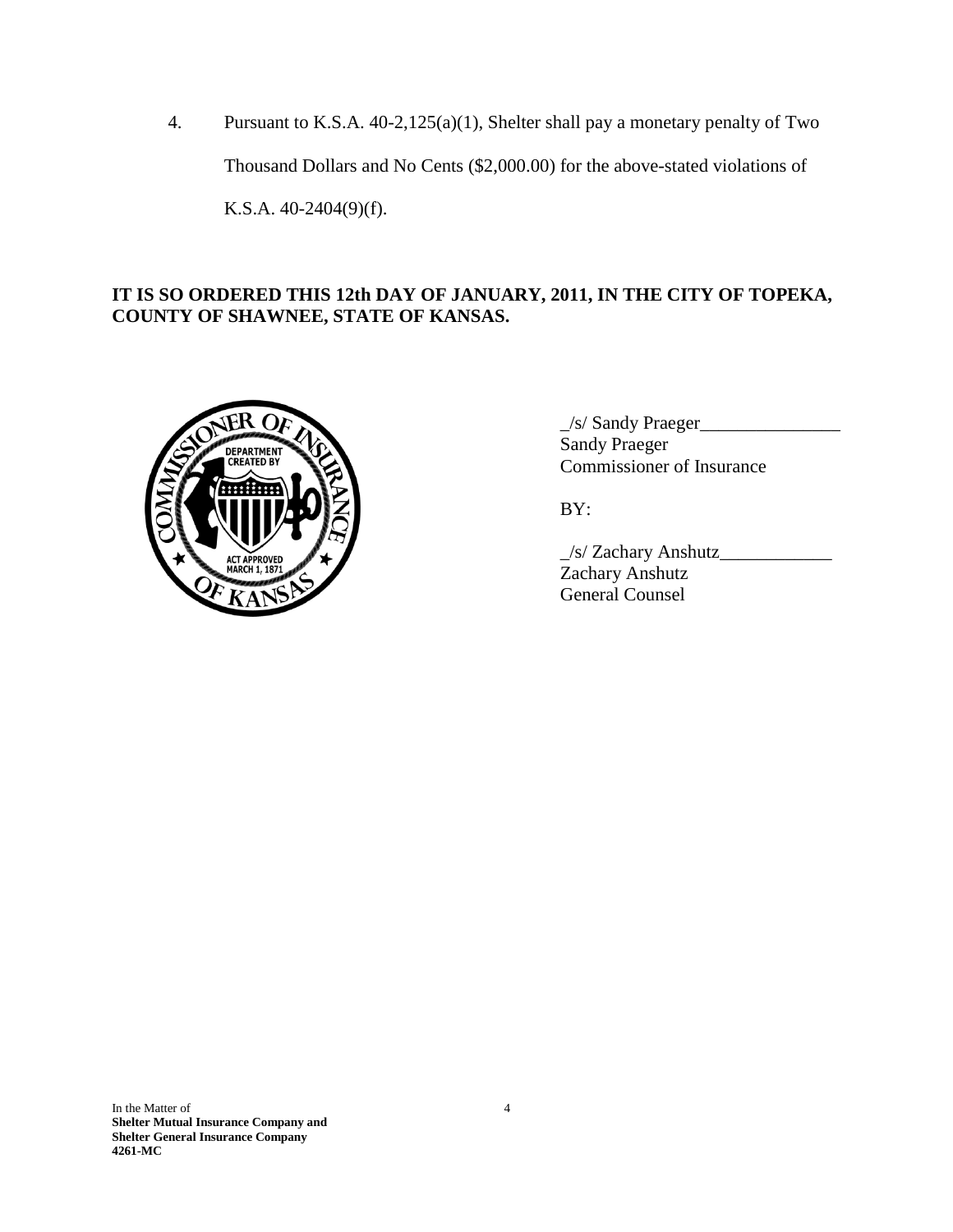#### **NOTICE OF RIGHTS**

Shelter is entitled to a hearing pursuant to K.S.A. 77-537, the Kansas Administrative Procedure Act. If Shelter desires a hearing, the company must file a written request for a hearing with:

Zachary Anshutz, General Counsel Kansas Insurance Department 420 S.W.  $9<sup>th</sup>$  Street Topeka, Kansas 66612

This request must be filed within fifteen (15) days from the date of service of this Order. If Shelter requests a hearing, the Kansas Insurance Department will notify the company of the time and place of the hearing and information on the procedures, right of representation, and other rights of parties relating to the conduct of the hearing before the commencement of the same.

If a hearing is not requested in the time and manner stated above, this Order shall become effective as a Final Order upon the expiration of time for requesting a hearing, pursuant to K.S.A. 77-613. In the event that Shelter files a petition for judicial review, pursuant to K.S.A. 77-613(e), the agency officer to be served on behalf of the Kansas Insurance Department is:

Zachary Anshutz, General Counsel Kansas Insurance Department 420 S.W.  $9^{th}$  Street Topeka, Kansas 66612